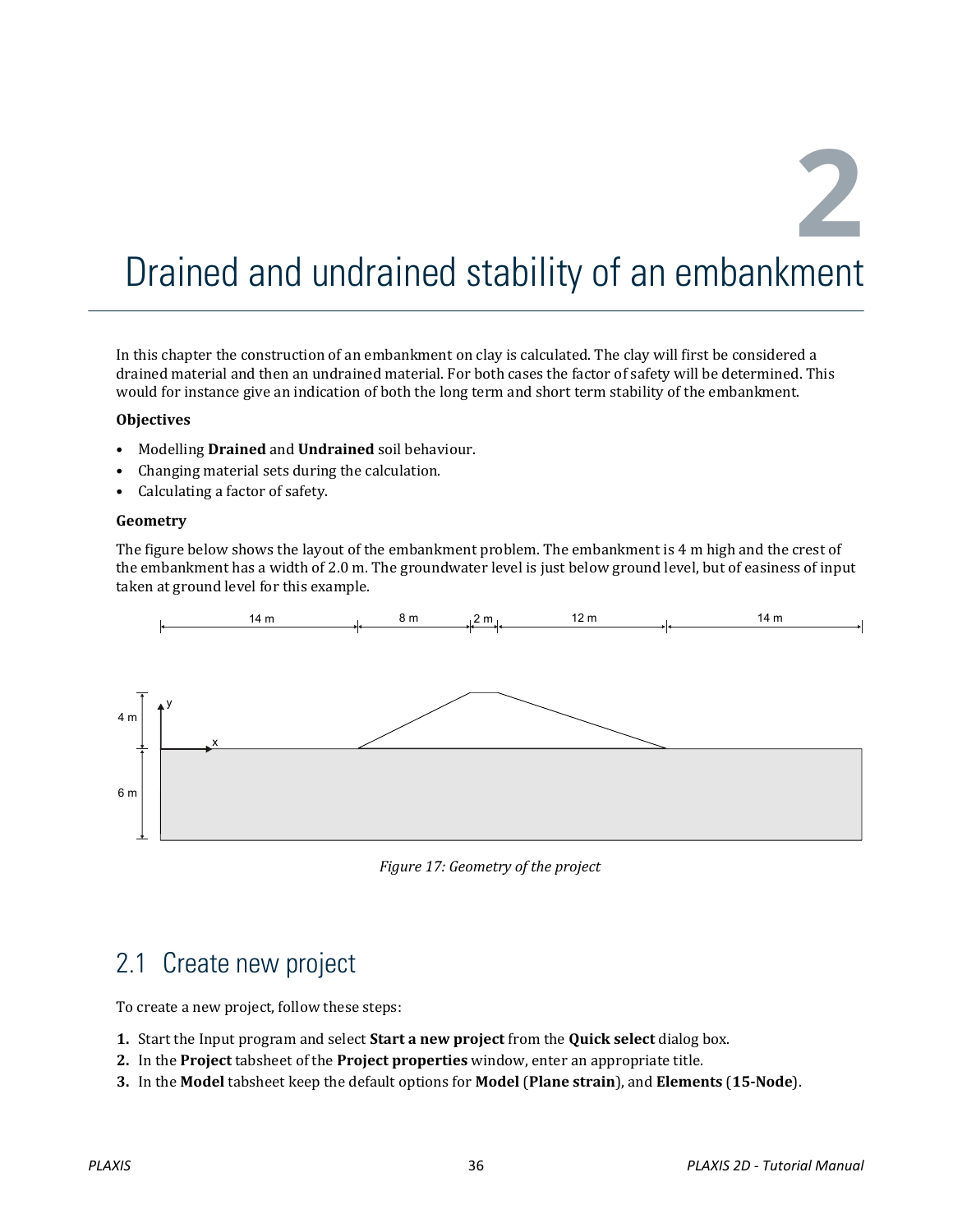#### **Drained and undrained stability of an embankment**

Define the soil stratigraphy

- **4.** Set the model dimensions to:  $x_{min} = 0$  m,  $x_{max} = 50$  m,  $y_{min} = -6$  m and  $y_{max} = 4$  m.
- **5.** Keep the default values for units, constants and the general parameters and click **OK** to close the **Project properties** window.

# 2.2 Define the soil stratigraphy

The subsoil profile consists of a single clay layer extending until large depth. Since we are only interested in the stability of the embankment it is not necessary to model the clay layer until very large depth; the model has to be deep enough to allow the failure mechanism to form. Please note that for a deformation analysis a deeper model would be required as deformations due to the construction of the embankment will still occur at considerable depth.

To define the soil stratigraphy:

- **1.** Click the **Create borehole** button **for a** and create a borehole at  $x = 0$ . The **Modify soil layers** window pops up.
- **2. Add** a single soil layer from **Top** = 0 to **Bottom** = -6.
- **3.** Keep the **Head** for this borehole to 0. Hence, the groundwater level coincides with ground level.

| <b>Borehole_1</b><br>$\leftrightarrow$<br>0.000<br>$\mathbf x$ |       | Add          |                         | Insert             |              | <b>Delete</b>               |  |  |  |
|----------------------------------------------------------------|-------|--------------|-------------------------|--------------------|--------------|-----------------------------|--|--|--|
| Head                                                           | 0.000 | Soil layers  | Water                   | Initial conditions |              | Preconsolidation Field data |  |  |  |
|                                                                |       |              |                         |                    |              |                             |  |  |  |
|                                                                |       |              | Layers                  |                    |              | <b>Borehole_1</b>           |  |  |  |
|                                                                |       | #            | Material                |                    | Top          | Bottom                      |  |  |  |
| 0.000                                                          |       | $\mathbf{1}$ | <not assigned=""></not> |                    | 0.000        | $-6.000$                    |  |  |  |
|                                                                |       |              |                         |                    |              |                             |  |  |  |
|                                                                |       |              |                         |                    |              |                             |  |  |  |
| $-1.000$                                                       |       |              |                         |                    |              |                             |  |  |  |
|                                                                |       |              |                         |                    |              |                             |  |  |  |
|                                                                |       |              |                         |                    |              |                             |  |  |  |
| $-2,000$                                                       |       |              |                         |                    |              |                             |  |  |  |
|                                                                |       |              |                         |                    |              |                             |  |  |  |
|                                                                |       |              |                         |                    |              |                             |  |  |  |
|                                                                |       |              |                         |                    |              |                             |  |  |  |
|                                                                |       |              |                         |                    |              |                             |  |  |  |
|                                                                |       |              |                         |                    |              |                             |  |  |  |
|                                                                |       |              |                         |                    |              |                             |  |  |  |
|                                                                |       |              |                         |                    |              |                             |  |  |  |
|                                                                |       |              |                         |                    |              |                             |  |  |  |
|                                                                |       |              |                         |                    |              |                             |  |  |  |
|                                                                |       |              |                         |                    |              |                             |  |  |  |
| $-3.000$<br>$-4,000$<br>$-5,000$                               |       |              |                         |                    |              |                             |  |  |  |
|                                                                |       |              |                         |                    |              |                             |  |  |  |
| $-6,000$                                                       |       |              | Bottom cut-off          | 0.000              | $\mathsf{m}$ |                             |  |  |  |

*Figure 18: The soil stratigraphy in the Modify soil layers window*

### 2.3 Create and assign material data sets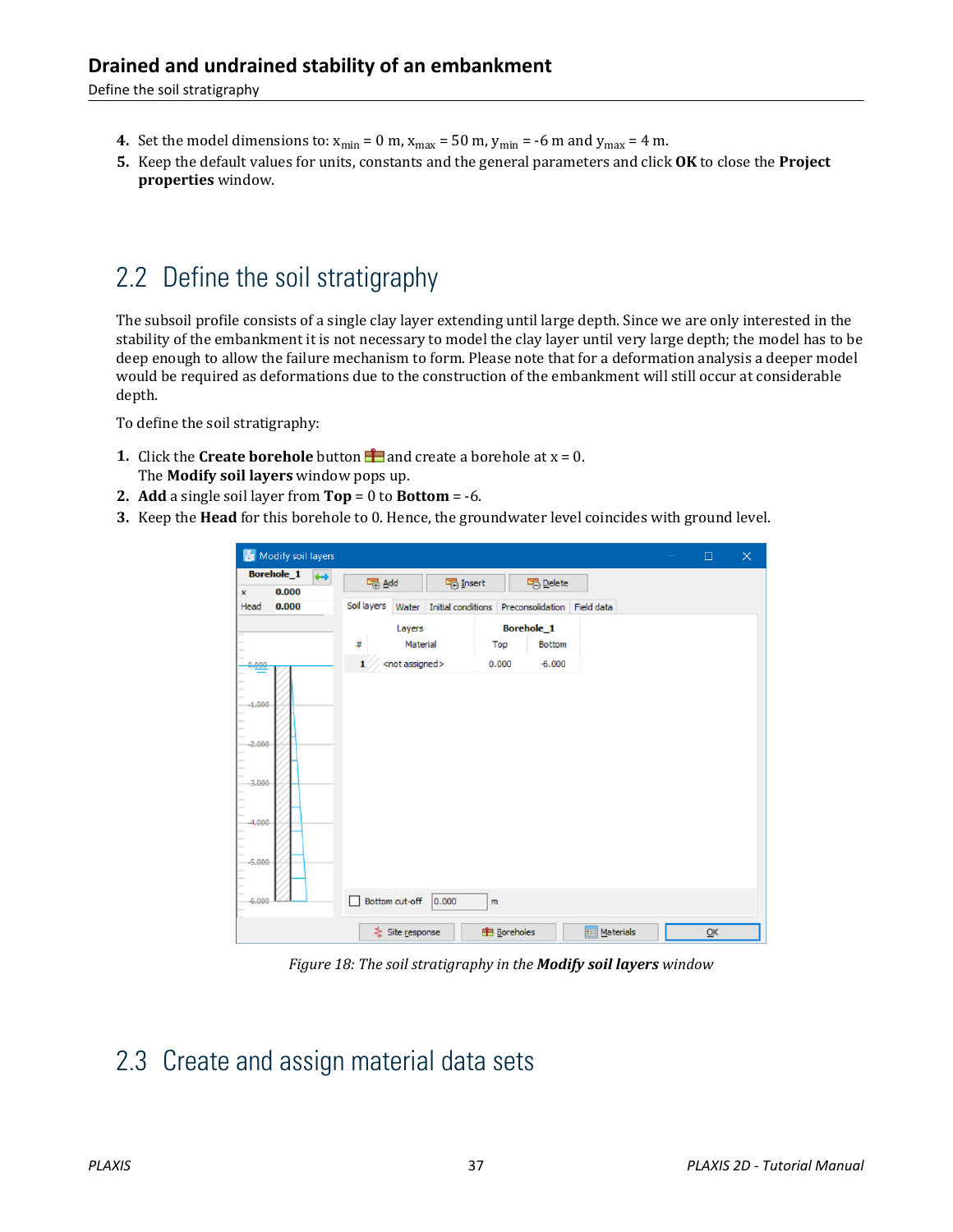For this project 3 material sets have to be defined. One material to represent the sand of which the embankment will be constructed and 2 materials representing the subsoil: a drained and an undrained material set representing the clay in long term and short term conditions.

|  |  |  |  | Table 3: Material properties of the soil layer |  |  |
|--|--|--|--|------------------------------------------------|--|--|
|--|--|--|--|------------------------------------------------|--|--|

| <b>Parameter</b>                                      | <b>Name</b>              | <b>Embankment</b> | <b>Clay layer</b> | <b>Unit</b>       |  |  |
|-------------------------------------------------------|--------------------------|-------------------|-------------------|-------------------|--|--|
| <b>General</b>                                        |                          |                   |                   |                   |  |  |
| Material model                                        |                          | Hardening soil    | Hardening soil    |                   |  |  |
| Type of material behaviour                            |                          | Drained           | <b>Drained</b>    |                   |  |  |
| Soil unit weight above phreatic level                 | Yunsat                   | 16                | 13                | kN/m <sup>3</sup> |  |  |
| Soil unit weight below phreatic level                 | $\gamma_{\text{sat}}$    | 16                | 13                | $kN/m^3$          |  |  |
| <b>Parameters</b>                                     |                          |                   |                   |                   |  |  |
| Secant stiffness in standard drained triaxial<br>test | $E_{50}$ ref             | $15 \cdot 10^{3}$ | 5,600             | kN/m <sup>2</sup> |  |  |
| Tangent stiffness for primary oedometer<br>loading    | $E_{oed}$ <sup>ref</sup> | $15 \cdot 10^3$   | 5,000             | kN/m <sup>2</sup> |  |  |
| Unloading / reloading stiffness                       | $E_{ur}$ ref             | $45.10^{3}$       | $20.10^{3}$       | kN/m <sup>2</sup> |  |  |
| Power for stress-level dependency of stiffness        | $\boldsymbol{m}$         | 0.5               | 1.0               |                   |  |  |
| Cohesion                                              | $c_{ref}$                | 3                 | 10                | kN/m <sup>2</sup> |  |  |
| Friction angle                                        | $\varphi'$               | 30                | 25                | $\circ$           |  |  |
| <b>Initial</b>                                        |                          |                   |                   |                   |  |  |
| $K_0$ -determination                                  |                          | Automatic         | Automatic         | $\blacksquare$    |  |  |
| Overconsolidation ratio                               | <b>OCR</b>               | 1.0               | 1.2               |                   |  |  |

**1.** Select the **Show materials** button  $\blacksquare$  so that the **Materials sets** window shows up.

**2.** Using the **New** button define the 2 material sets as defined in the table above.

**3.** In order to create the undrained material set for the clay layer select the drained material in the **Material sets** window and click the **Copy** button to duplicate the material set. In the copied material set, change the name and set the **Drainage type** to **Undrained (A)**.

**4.** Assign the material set representing the drained clay to the subsoil.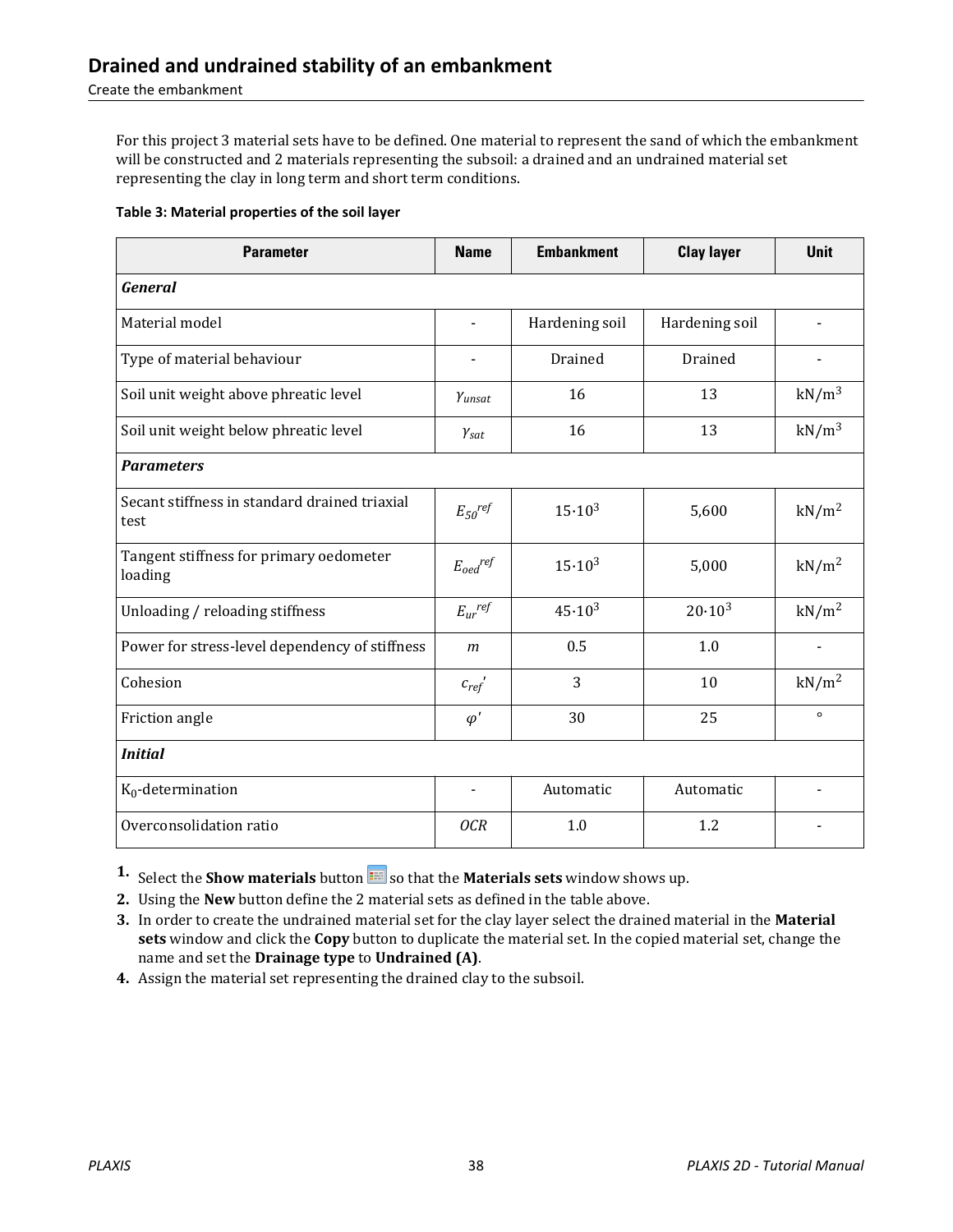# 2.4 Create the embankment

We will now create the embankment. This is done by defining a soil polygon after which the polygon gets assigned the material set representing the embankment material.

- **1.** Go to **Structures** mode.
- **2.** From the tools side bar select the **Create soil polygon** option **a** and then from the small popup button menu that appears select the **Create soil polygon** option again.
- **3.** Now draw a polygon starting from  $(x y) = (140)$  continuing to  $(224)$ ,  $(244)$  and finally  $(360)$ .
- **4.** Now assign the embankment material to the polygon. This can either be done by opening the **Material sets** window and then drag and drop the material set onto the polygon, or by selecting the polygon and then in the **Selection explorer** set the **Material** option of the soil polygon to the embankment material.

# 2.5 Generate the mesh

- **1.** Proceed to the **Mesh** mode.
- **2.** Click the **Generate mesh** button **the generate the mesh.** The **Mesh options** window appears.
- **3.** Select the **Fine** option in the **Element distribution** list and generate the mesh
- **4.** Click the **View mesh** button **the view the mesh**



*Figure 19: The generated mesh*

**5.** Select the **Close** button on the top left of the Output program to close the mesh view.

## 2.6 Define and perform the calculation

The embankment construction is done in a single stage here, as we're only interested in the stability. Note that for settlement predictions it is better to divide the construction of the embankment in multiple phases, if necessary with periods of consolidation in between. The embankment construction has to be done both on drained and undrained subsoil, so a total of three calculation phases have to be defined: the initial phase and two construction phases.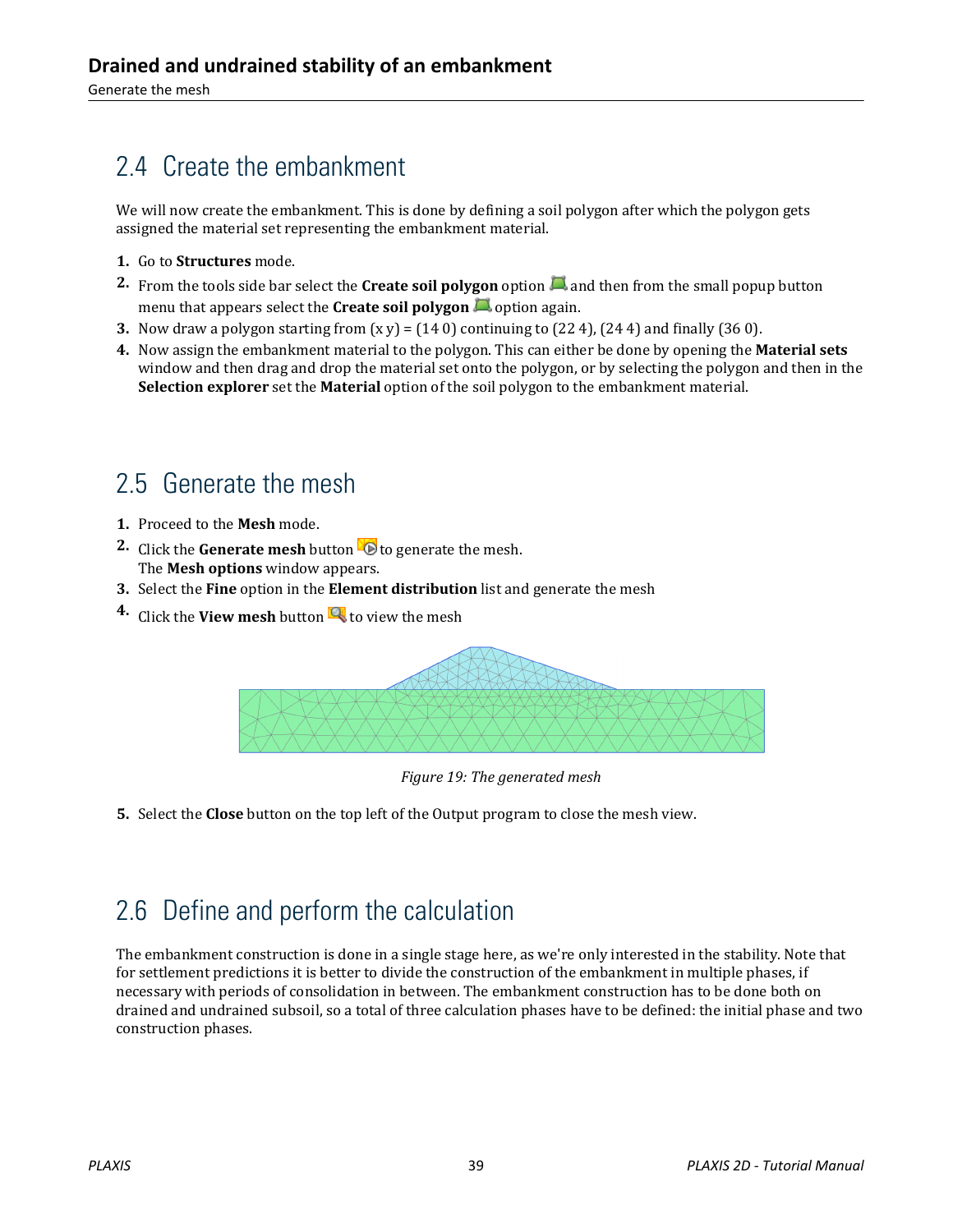### 2.6.1 Initial phase: Initial conditions

In the initial situation the embankment is not present yet. Since the subsoil consists of only 1 layer with a horizontal ground level the **K0 procedure** can be used to generate the initial stresses. As this is the default option, no changes have to be made to the initial phase.



### 2.6.2 Phase 1: Embankment construction on drained subsoil

- **1.** Click the **Add phase** button **the contract of the Add phase** The new phase is by default a **Plastic** analysis phase with **Staged construction** as **Loading type**.
- **2.** Right-click on the embankment and from the popup menu that appears select the **Activate** option to activate the soil representing the embankment.



*Figure 21: Configuration of phase 1*

### 2.6.3 Phase 2: Embankment construction on undrained subsoil

In this second calculation phase the same embankment will be constructed, by now under the assumption of undrained behaviour of the subsoil. This implies that the material set of the subsoil must be changed, but also that this construction phase must start from the initial phase as it is an alternative calculation for phase 1 rather than a continuation of phase 1.

**1.** In the **Phase explorer** select the **Initial phase** and then create a new phase using the **Add phase** button  $\overline{\mathbf{B}}$ . Because the initial phase was the selected phase the newly created phase 2 will start from the initial phase. In case by mistake phase 2 does start from phase 1, this can be changed double-clicking on **Phase 2** in the **Selection explorer** so that the **Phases** window opens. In the **General** section now set the option **Start from phase** to the initial phase and close the **Phases** window again.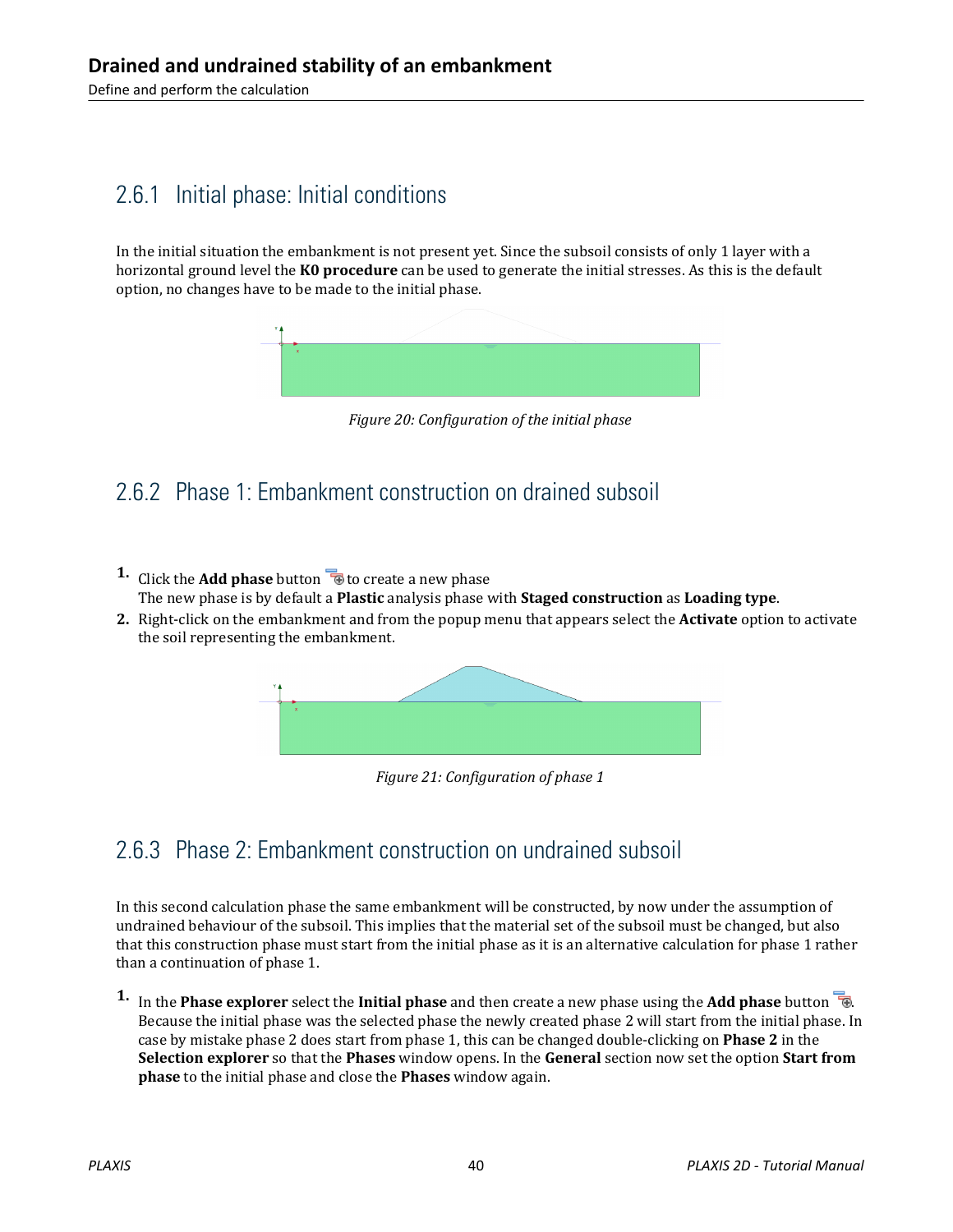**2.** Now the soil behaviour of the subsoil must be changed to undrained by assigning the undrained material set to the subsoil. There are several ways to do this:

From the navigation side bar select the **Show materials** button **...** From the **Material sets** window that opens drag and drop the material set for undrained clay on the subsoil.

or

Right-click on the subsoil and from the popup menu(s) that open consecutively select the options **Soil** ( ), **Soil** ( ), **Set material** and finally the material representing the undrained subsoil to assign it.

or

Select the subsoil and in the **Selection explorer** change the **Material** under the **Soil** object for the material representing the undrained subsoil.

**3.** Finally, activate the embankment.



*Figure 22: Configuration of phase 2*

### 2.6.4 Calculate

Before starting the calculation it's recommended to choose some nodes or stress points to later evaluate the results in for instance load-displacement or stress-strain curves. In this project we will select a point halfway the left hand side slope to later evaluate the factor of safety.

- **1.** Click the **Select points for curves** button  $\blacktriangledown$  on the navigation side bar.
- **2.** Select a **Node** halfway the left hand side slope, hence around  $(x, y) = (182)$ .
- **3.** Click the **Update** button on the top left to close the Output program and store the selected point.
- **4.** Click the **Calculate** button  $\boxed{\mathbf{f}^{\mathsf{av}}}$  to start the calculation.

# 2.7 Results

- **1.** After the calculation ended, select the first phase and click the **View calculations results** button . The Output program now opens showing the deformed mesh after the construction of the embankment on the drained subsoil.
- **2.** From the dropdown list on the button bar at the top now choose to see the results for Phase 2. Now the deformed mesh after construction of the embankment on undrained subsoil is shown. The figure below shows the deformed mesh for both phases. In case of the drained subsoil the embankment settles everywhere, but in case of the undrained subsoil the embankment settles in the middle but heaves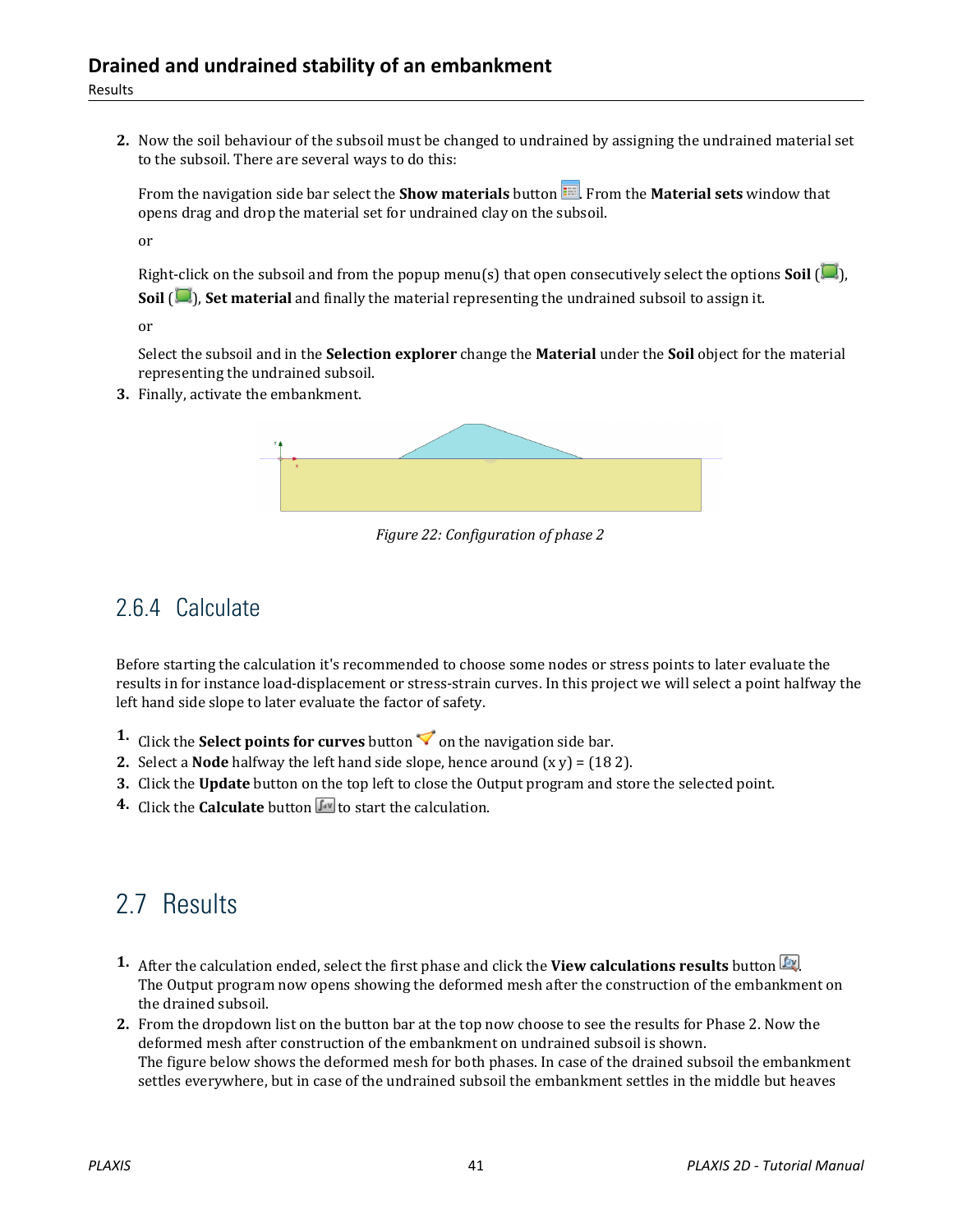near the toes. This makes perfect sense: the subsoil is now undrained and because of that there can be no volume change. Hence, if the subsoil settles in the middle due to the weight of the embankment it must heave somewhere else, typically just next to the embankment.



*Figure 23: Deformed mesh after phase 1 (top) and phase 2 (bottom)*

It can also be seen that in case of the undrained subsoil the embankment seems to widen leading to a larger settlement at the top of the embankment. This is not immediately obvious and it will be discussed in more detail after performing a factor of safety analysis.

**3.** From the **Stresses** menu select the option **Pore pressures** and then **pexcess**. This will show the excess pore pressures due to the undrained loading of the subsoil. By default the pore pressures are shown as iso-

shadings but with the buttons  $\frac{1}{2}$  and  $\frac{1}{2}$  from the horizontal button bar at the top it is possible to see the principal directions of the pore pressures, either for all or a reduced number of stress points. From the figure below it can be clearly seen that excess pore pressures have developed due to the construction of the embankment. The highest excess pore pressures are of course directly underneath the embankment, but also on either side of the toes of the embankment some excess pore pressures occur.



*Figure 24: Excess pore pressures after construction on undrained subsoil* **4.** After viewing the results, close the Output program and return to the Input program.

# 2.8 Safety analysis

In the design of an embankment it is important to consider not only the settlements, but also the stability in terms of a factor of safety. It could be seen that the settlements are different for the construction of an embankment on drained or undrained subsoil and so it would be interesting to evaluate a global safety factor for both cases.

In structural engineering, the safety factor is usually defined as the ratio of the collapse load to the working load. For soil structures, however, this definition is not always useful. For embankments, for example, most of the loading is caused by soil weight and an increase in soil weight would not necessarily lead to collapse. Indeed, a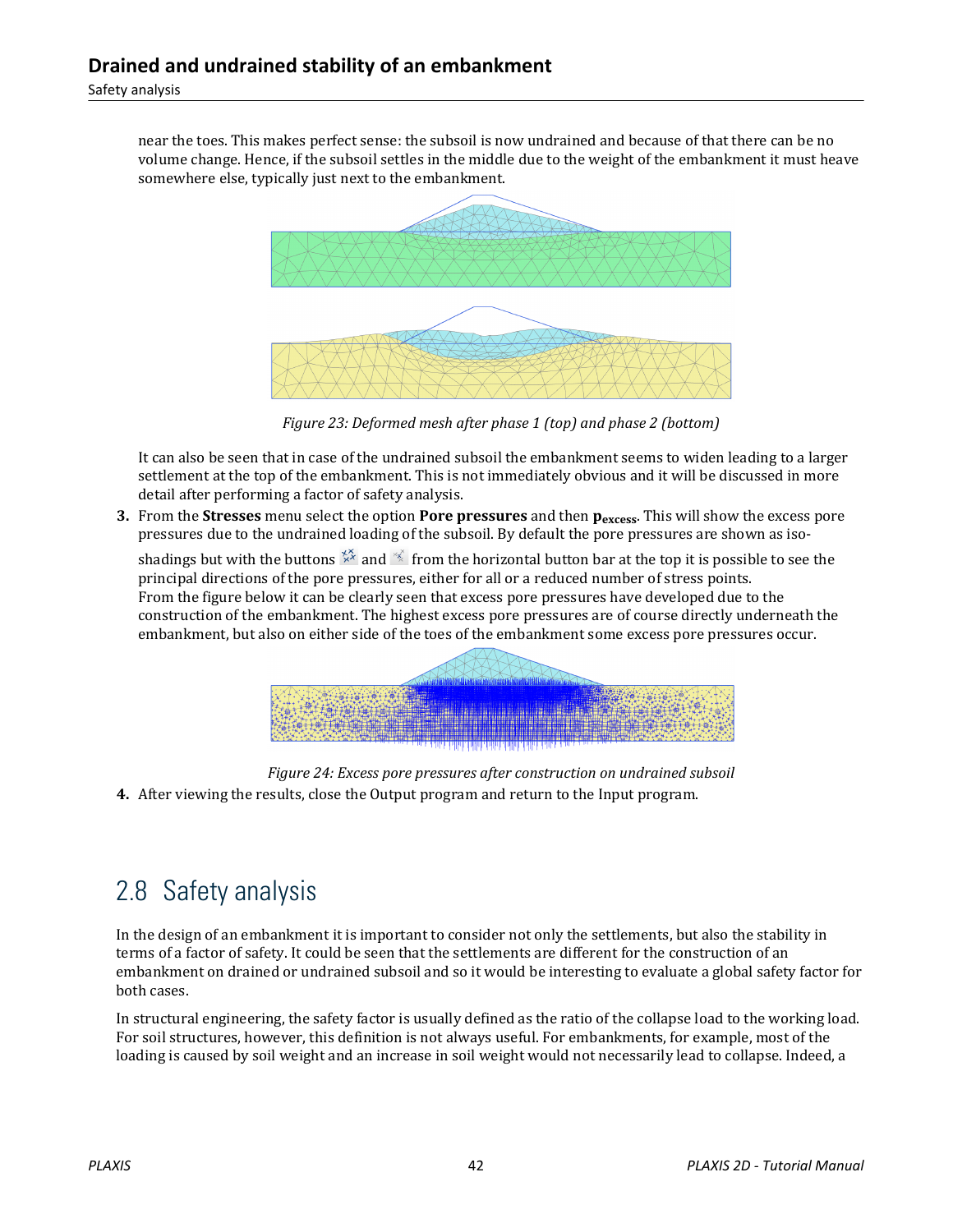#### **Drained and undrained stability of an embankment**

#### Safety analysis

slope of purely frictional soil will not fail in a test in which the self weight of the soil is increased (like in a centrifuge test). A more appropriate definition of the factor of safety is therefore:

Safety factor = 
$$
\frac{S_{maximum\ available}}{S_{needed\ for\ equilibrium}}
$$

Where S represents the shear strength. The ratio of the true strength to the computed minimum strength required for equilibrium (hence, the mobilized strength) is the safety factor that is conventionally used in soil mechanics. For soil models using the standard Coulomb failure condition, the safety factor is obtained as:

$$
Safety\ factor = \frac{c - o_n \tan(\varphi)}{c_r - o_n \tan(\varphi_n)}
$$

Where c and  $\varphi$  are the input strength parameters and  $\sigma_n$  is the actual normal stress component.

The parameters  $\mathsf{c}_\mathrm{r}$  and  $\pmb{\varphi}_\mathrm{r}$  are reduced strength parameters that are just large enough to maintain equilibrium. The principle described above is the basis of the method of Safety that can be used in PLAXIS 2D to calculate a global safety factor. In this approach the cohesion and the tangent of the friction angle are reduced in the same proportion:

$$
\frac{c}{c_r} = \frac{\tan(\varphi)}{\tan(\varphi_r)} = \Sigma Msf
$$

The reduction of strength parameters is controlled by a multiplier called ΣMsf that is increased step-by-step until failure occurs. The safety factor is then defined as the value of ΣMsf at failure, provided that at failure a more or less constant value is obtained for a number of successive load steps with ongoing deformations.

Note that for soil models that do no use the Coulomb failure criterion the concept of strength reduction remains the same, but with reduction of strength parameters specific to that soil model.

The **Safety** calculation option is available in the **Calculation type** drop-down menu in the **General** section of the **Phases** window. If the **Safety** option is selected the **Loading input** on the **Parameters** tabsheet is automatically set to **Incremental multipliers**, this means that the multiplier ΣMsf will be incremented until failure occurs. The other option for the **Loading input** is **Target-ΣMsf**, which means the multiplier ΣMsf will only increase until the specified target value and not until failure. However, this latter option is not used here.

To calculate the global safety factor for the road embankment for both cases, follow these steps:

- **1.** Select Phase 1 in the **Phases** explorer.
- 2. Add a new calculation phase.
- **3.** Double-click on the new phase to open the **Phases** window.
- **4.** In the **Phases** window the selected phase is automatically selected in the **Start from phase** drop-down menu.
- **5.** In the **General** subtree, select **Safety** as calculation type.
- **6.** The **Incremental multipliers** option  $\boxed{\Delta}$  is already selected in the **Loading input** box. The first increment of the multiplier that controls the strength reduction process, **Msf**, is set to 0.1.
- **7.** In order to exclude existing deformations from the resulting failure mechanism, select the **Reset displacements to zero** option in the **Deformation control parameters** subtree.
- **8.** The first safety calculation has now been defined.
- **9.** Follow the same steps to create a new calculation phase that analyses the stability at the end of construction of the embankment on undrained subsoil.
- **10.** Click the **Calculate** button  $\begin{bmatrix} \int_{0}^{x} \end{bmatrix}$  to start the calculation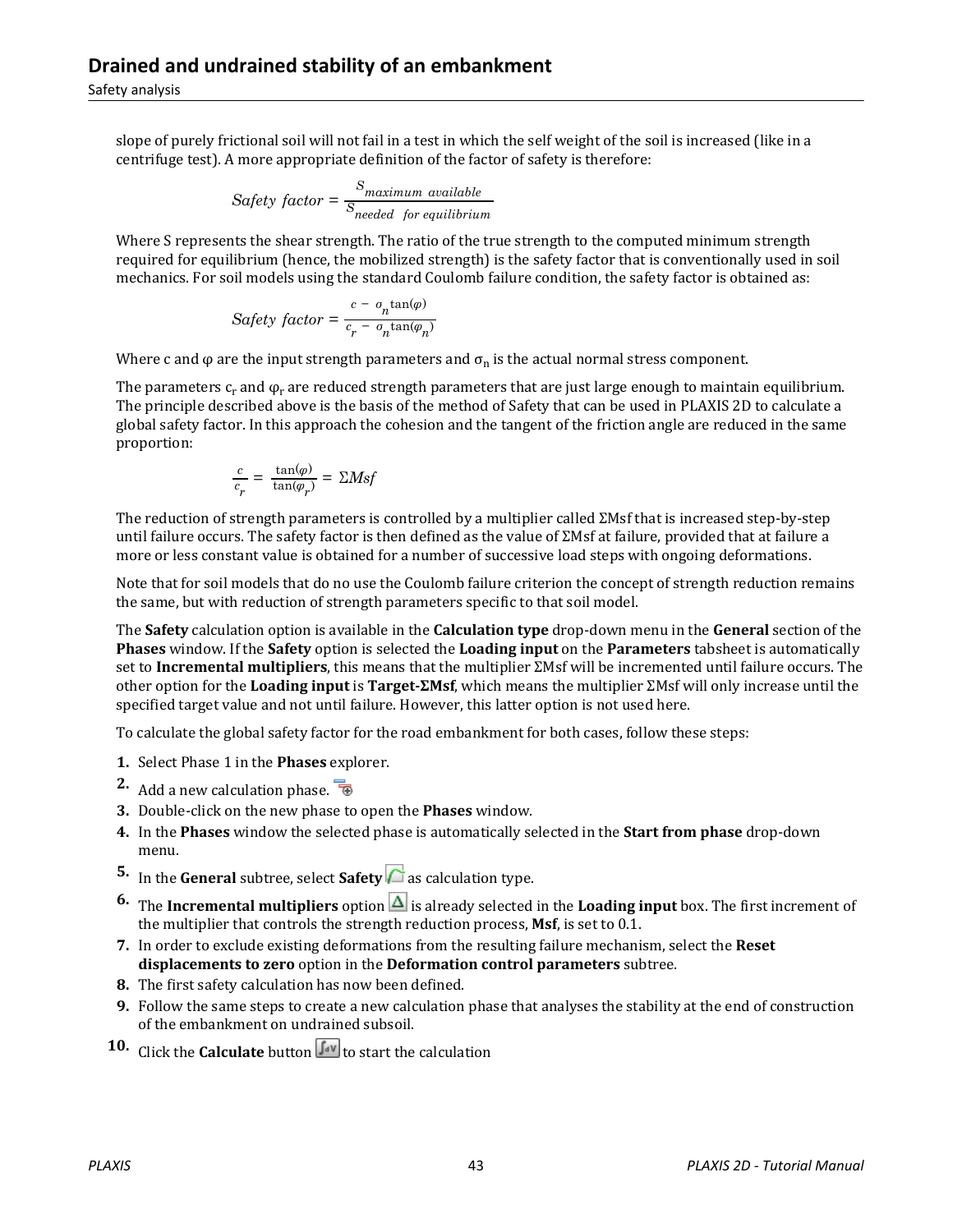| <b>Phases explorer</b>           |  |  |  |  |  |
|----------------------------------|--|--|--|--|--|
| ÷.                               |  |  |  |  |  |
| Initial phase [InitialPhase]     |  |  |  |  |  |
| Drained construction [Phase_1]   |  |  |  |  |  |
| Safety factor [Phase_3]          |  |  |  |  |  |
| Undrained construction [Phase 2] |  |  |  |  |  |
| <b>Safety factor [Phase 4]</b>   |  |  |  |  |  |

*Figure 25: Phases explorer displaying the Safety calculation phases*

#### **Note:**

Note that for a **Safety** phase the option **Use pressures from the previous phase**  $\blacksquare$  in the **Pore pressure calculation type** drop-down menu is automatically selected and grayed out indicating that this option cannot be changed. A **Safety** calculation always uses the same pore pressures as the phase for which the safety factor has to be calculated.

#### **Note:**

The default value of **Max steps** in a **Safety** calculation is 100. In contrast to a **Staged construction** calculation, the specified number of steps is always fully executed. In most **Safety** calculations, 100 steps are sufficient to arrive at a state of failure. If not, the number of steps can be increased to a maximum of 1000.

For most **Safety** analyses Msf = 0.1 is an adequate first step to start up the process. During the calculation process, the development of the total multiplier for the strength reduction, ΣMsf, is automatically controlled by the load advancement procedure.

### 2.8.1 Evaluation of safety analysis results

Due to the ongoing reduction of the soil strength, additional displacements are generated during a **Safety** calculation. The resulting total displacements do not have a physical meaning as they depend on the amount of load steps that was applied: more load steps means the calculation would push further into failure thus generating larger displacement while in reality a failing embankment would re-establish a new equilibrium with limited deformations. However, the incremental displacements in the final step (at failure) are very useful as they give an indication of the likely failure mechanism. The incremental displacements are the change of displacement per load increment. Typically this is a very small value as the load increments are small, but in case of failure the failure zone only needs a very small change of load to generate large changes of displacements, hence the failure zone then has large incremental displacement whereas anywhere else in the model the incremental displacements should be small.

In order to view the mechanism for the embankment on drained subsoil:

- **1.** Select Phase 3, that is the **Safety** phase following on Phase 1, and click the **View calculation results** button **.**
- **2.** In the Output program select the menu **Deformations** > **Incremental displacements** > **|Δu|**.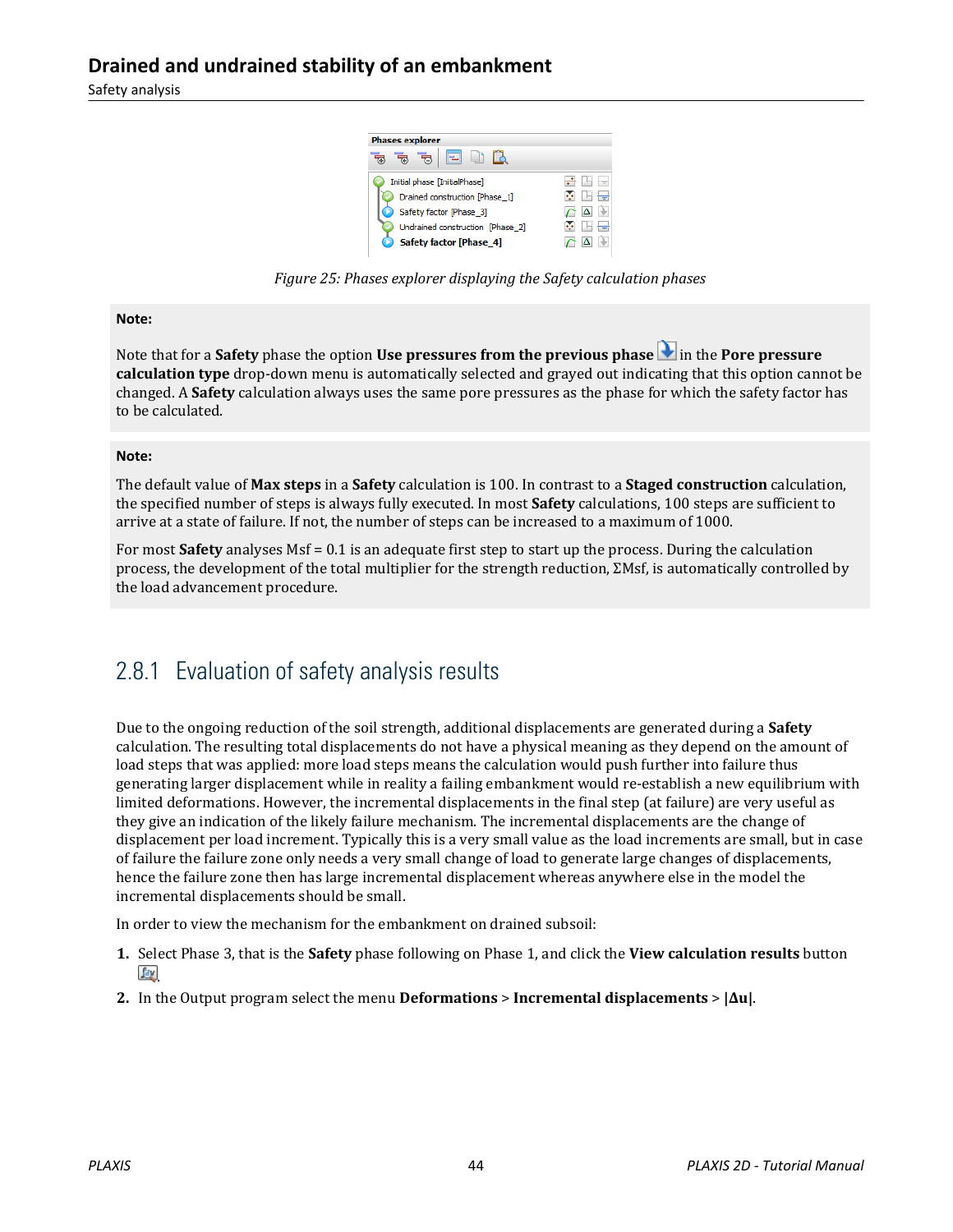

*Figure 26: Shadings of the displacement increments indicating the most applicable failure mechanism of the embankment after drained construction*

The resulting plot give a good impression of the failure mechanisms. The magnitude of the displacement increments is not relevant. From the results it can be seen that the slope on the left side of the embankment fails with a classical slip surface

By choosing phase 4 from the dropdown list at the toolbar the failure mechanism for the embankment constructed on undrained subsoil can be evaluated. The failure mechanism is no longer limited to just the embankment, but is in fact mostly a failure of the subsoil underneath the embankment. This also explains the widening of the embankment at the base as was observed earlier: the soil underneath the embankment fails and moves horizontally away from the center of the embankment.



*Figure 27: Shadings of the displacement increments indicating the most applicable failure mechanism of the embankment after undrained construction*

The safety factor can be obtained from the **Calculation info** option of the **Project** menu. The **Multipliers** tabsheet of the **Calculation information** window represents the actual values of the load multipliers. The value of ΣMsf represents the safety factor, provided that this value is indeed more or less constant during the previous few steps.

The best way to evaluate the safety factor, however, is to plot a curve in which the parameter ΣMsf is plotted against the displacements of a certain node. Although the displacements are not relevant, they indicate whether or not a failure mechanism has developed.

In order to evaluate the safety factors for the three situations in this way, follow these steps:

- **1.** Click the **Curves manager** button **in** in the toolbar.
- **2.** Click **New** in the **Charts** tabsheet.
- **3.** In the **Curve generation** window, use from the dropdown list the previously selected **Node** for the x-axis. Select **Deformations** > **Total displacements** > **|u|**.
- **4.** For the y-axis, select **Project** > **Multipliers** > **ΣMsf**. The **Safety** phases are considered in the chart.
- **5.** Press **OK** to close the window and generate the chart.
- **6.** Right-click on the chart and select the **Settings** option in the appearing menu. The **Settings** window pops up.
- **7.** In the tabsheet corresponding to the curve click the **Phases** button.
- **8.** In the **Select phases** window make sure only Phase 3 and 4 are selected: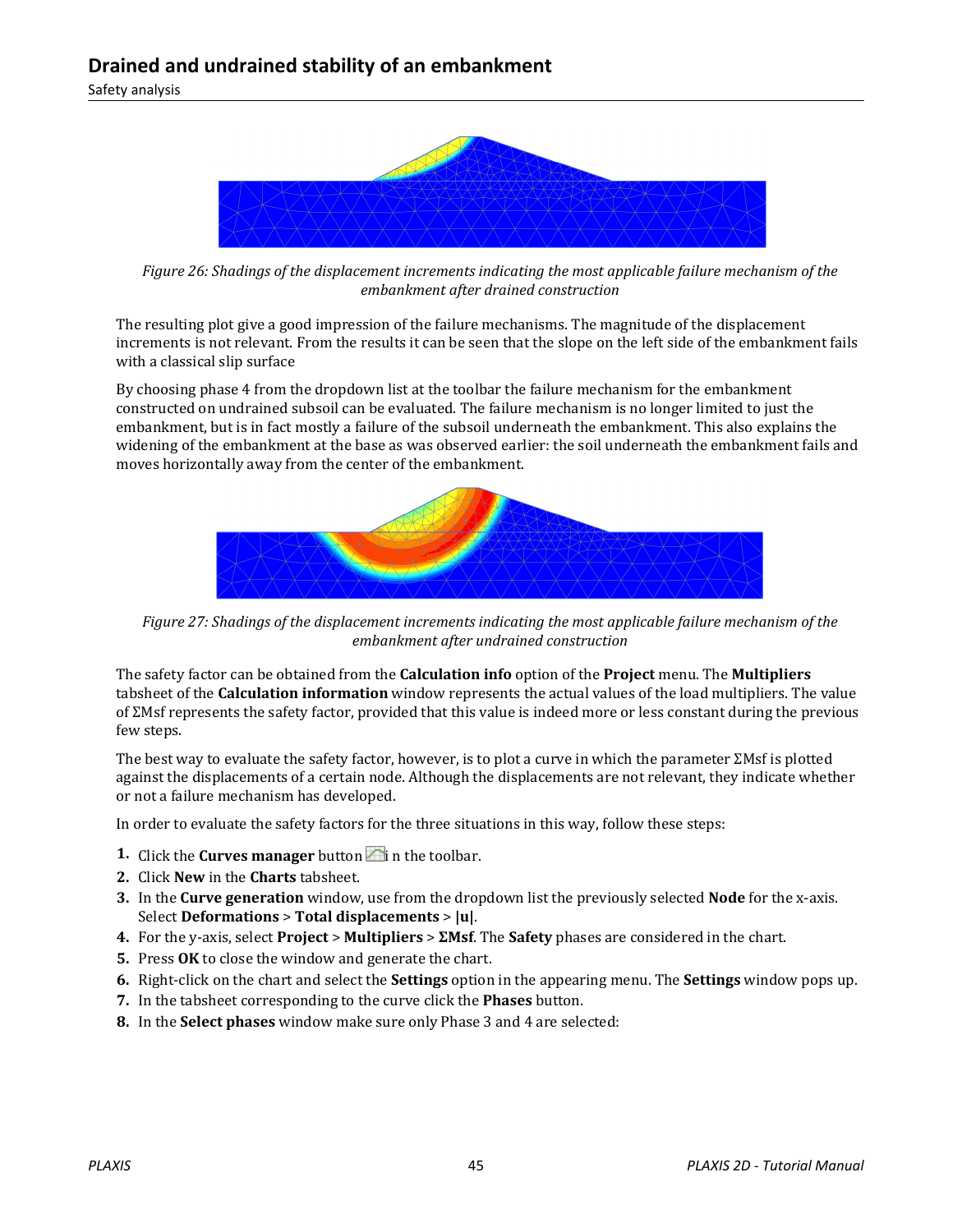| Select phases |                                                                                                                                                          |                                                        |  |
|---------------|----------------------------------------------------------------------------------------------------------------------------------------------------------|--------------------------------------------------------|--|
|               |                                                                                                                                                          | Select all phases for which this curve has to be shown |  |
|               | Initial phase [InitialPhase]<br>Drained construction [Phase 1]<br>Safety factor [Phase 2]<br>Undrained construction [Phase 3]<br>Safety factor [Phase 4] |                                                        |  |
|               |                                                                                                                                                          |                                                        |  |
|               | Select all                                                                                                                                               | Deselect all                                           |  |

*Figure 28: The Select phases window*

- **9.** Click **OK** to close the **Select phases** window.
- **10.** In the **Settings** window change the titles of the curve in the corresponding tabsheet.
- **11.** In the **Chart** tabsheet, set the scaling of the x-axis to **Manual** and set the value of **Maximum** to 0.5:

| Settings                                                          | $\times$                                |
|-------------------------------------------------------------------|-----------------------------------------|
| Chart<br>Node 2097*                                               |                                         |
| X-Axis<br>Title<br>lul [m]                                        | Y-Axis<br>Title<br>2Msf                 |
| Logarithmic                                                       | Logarithmic                             |
| Scaling<br>○ Automatic                                            | Scaling<br>C Automatic                  |
| <b>Manual</b>                                                     | $\n  1$ Manual                          |
| $\div$<br>Minimum<br>0.000                                        | Minimum<br>1.000                        |
| $\blacktriangle$<br>Maximum<br>0.5000<br>$\overline{\phantom{0}}$ | Maximum<br>1,900                        |
| Grid                                                              | Other                                   |
| Horizontal grid                                                   | Orthonormal axes                        |
| $\vee$ Vertical grid                                              | <b>Exchange axes</b><br>Flip horizontal |
| <b>Style</b><br>Dot<br>$\checkmark$                               | Flip vertical                           |
| Colour<br>Black<br>$\checkmark$                                   | Chart name<br>Chart 1                   |
|                                                                   |                                         |
|                                                                   |                                         |
|                                                                   |                                         |
|                                                                   | Cancel<br>OK<br><b>Apply</b>            |

*Figure 29: The Chart tabsheet in the Settings window*

**12.** Click **Apply** to update the chart according to the changes made and click **OK** to close the **Settings** window. The plot is shown as: